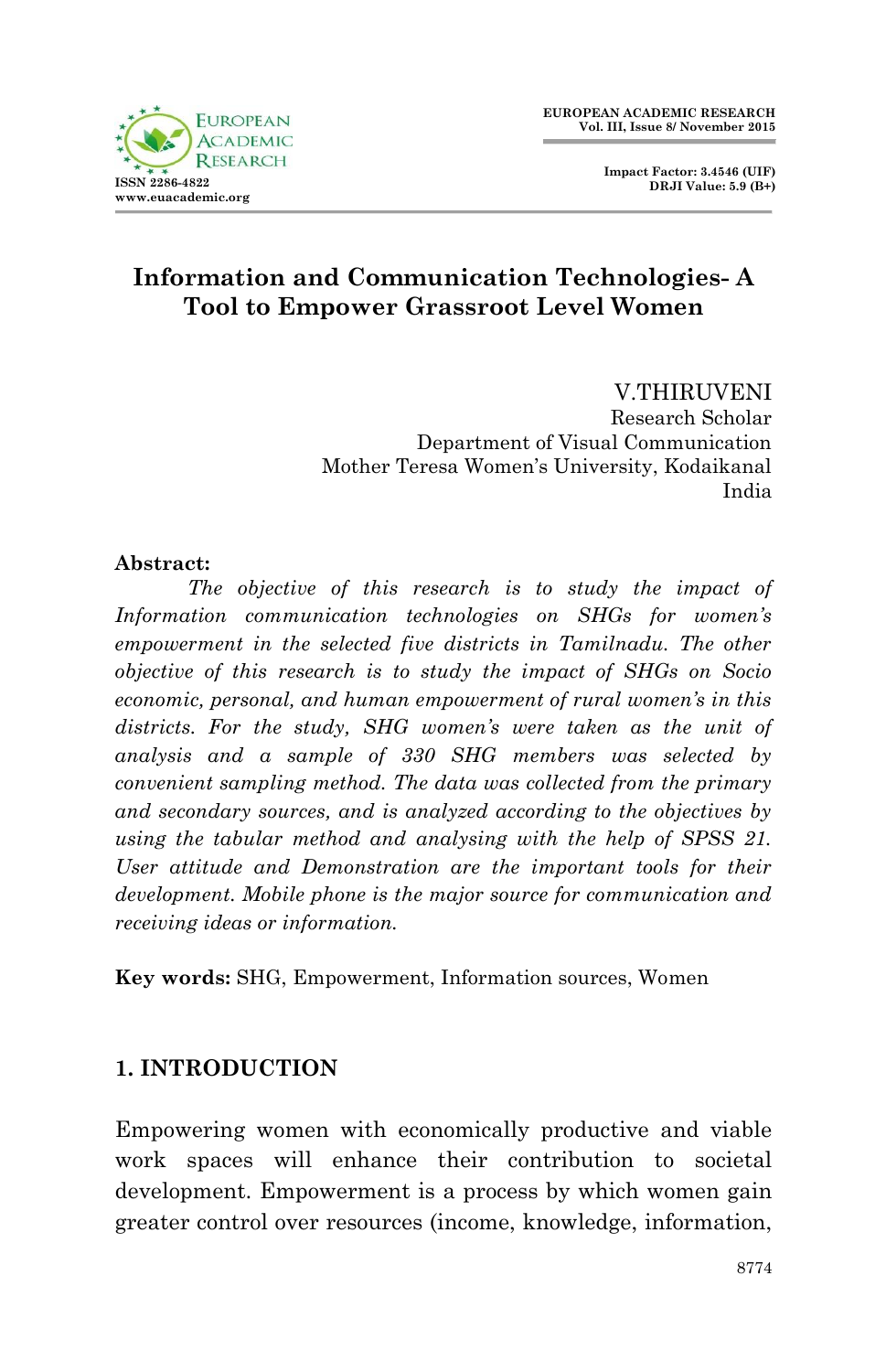technology, skill and training), challenge the ideology of patriarchy, and promote in leadership, decision making processes; enhance their self-image, to become active participants in the process of change, and to develop the skills to assert them. Empowerment is a process of awareness and capacity building leading to greater participation, to greater decision-making power and control, and to transformative action. It is "the process of changing the existing power relations and of gaining greater control over the sources of power". The goals of women empowerment are to change the ideology of patriarchy and to transform the structures of image.

At present, Self Help Groups are widely used as an instrument to empower women socially and economically. Once socio economic empowerment is achieved, it would have an impact on the overall development of women. The economic contribution of women has been found to be related to their role and status in the society. Economic independence facilitates bringing about gender equality, and an increase in women's income translates more directly into family wellbeing. Therefore, enhancing job opportunities through the formation of Self Help Groups is a viable path for the empowerment of women.

With the emergence of IT on the national agenda and the announcement of ICT policies by various state governments have recognized the "Convergence of core technologies and E-Governance" as the tool for good governance, sustainable development, globalization of economy and social empowerment. Information is the key to democracy. With the advent of ICT, it has become possible for the common man to access global information. The realm of electronic communication encompasses telecommunication, broadcasting, information technology, enabled services and industries, to undergo profound changes leading to a Global Information Infrastructure (GII), which will be capable of carrying any type of information, be it text, data, voice or video. Information is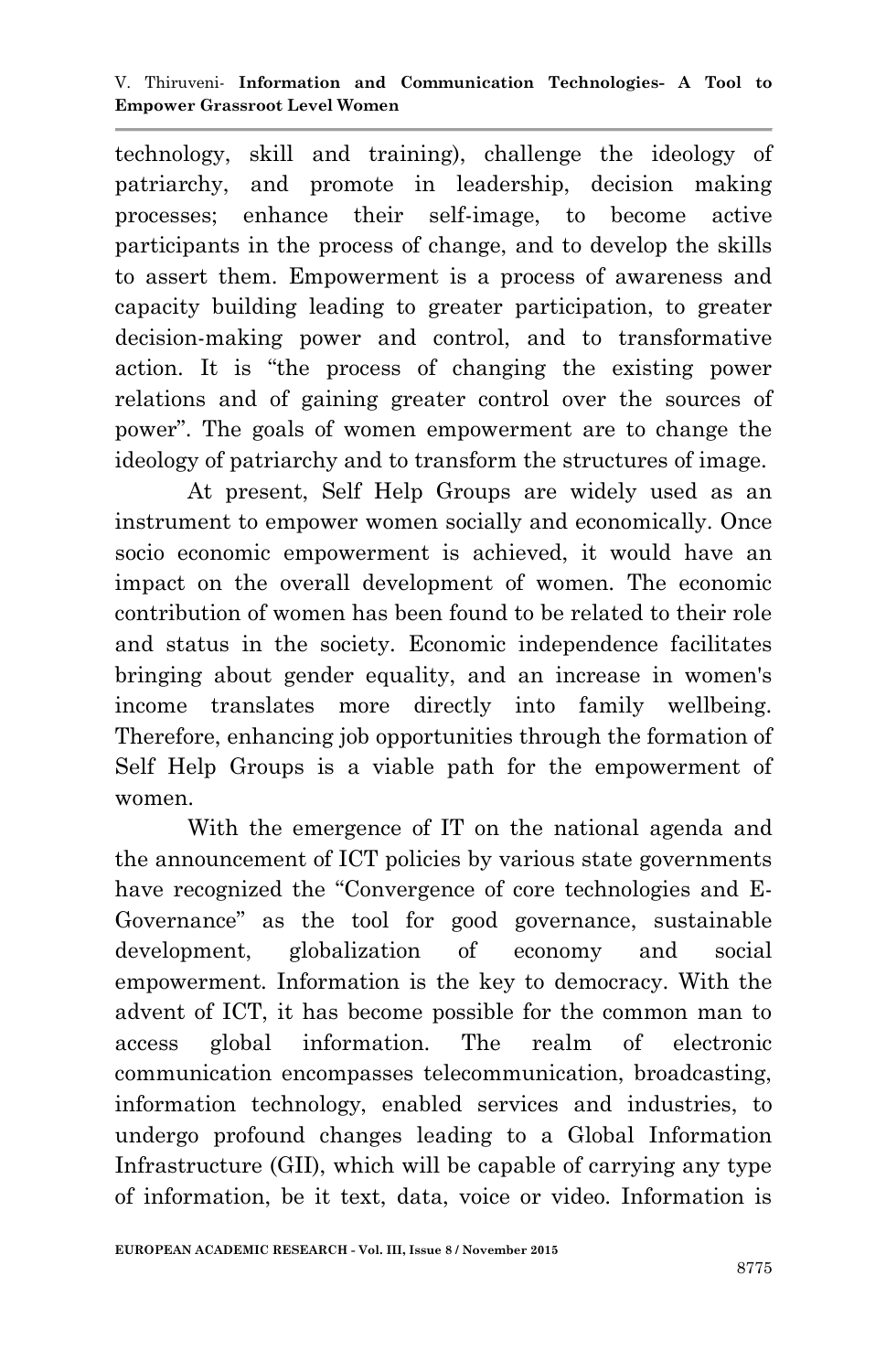now broadly defined to embrace voice in telephony, text in fax and newspapers, images in video and television broadcasting, and data in computers. All information can be digitized, transported, stored, retrieved, modified, and then distributed. All of these are getting transportable over common infrastructure viz. high-speed, broadcast, digital electronic highways. Emerging digital techniques, new network alternatives (Intelligent Networks), high bandwidth communication technology, and state-of-the-art software for network functions and services, are the new technology trends evident in the development of electronic communication systems.

While it is being strongly felt that women take up the challenges of ICT, the problems at the grass-root level also cannot be ignored. Women"s participation in ICT may be in the form of dedicated users, workers, entrepreneurs, technical service facilitators, inventors, managers and policy makers. Information and communication have been playing an increasingly important role in economic and social development of nations. Experts believe that this century belongs to the power of *Knowledge & Information*. On one side, the recent developments in communication technology have drastically reduced the geographical barriers, while on the other side computers have enormously enhanced the capacity to accumulate and access information. The possibilities for information access are infinite. This "information society" has grown in the last one decade in leaps & bounds breaking many existing paradigms and creating an image of "indispensability" in our lives.

#### **Details of Self Help Groups in Tamil Nadu as of 2011**

Total No. of Self Help Groups -5,18,519 Total No. of Self Help Group Members -80.40 Lakhs Total No. of Rural Self Help Groups -3,48,753 Total No. of Members in Rural Self Help Groups -54,10,282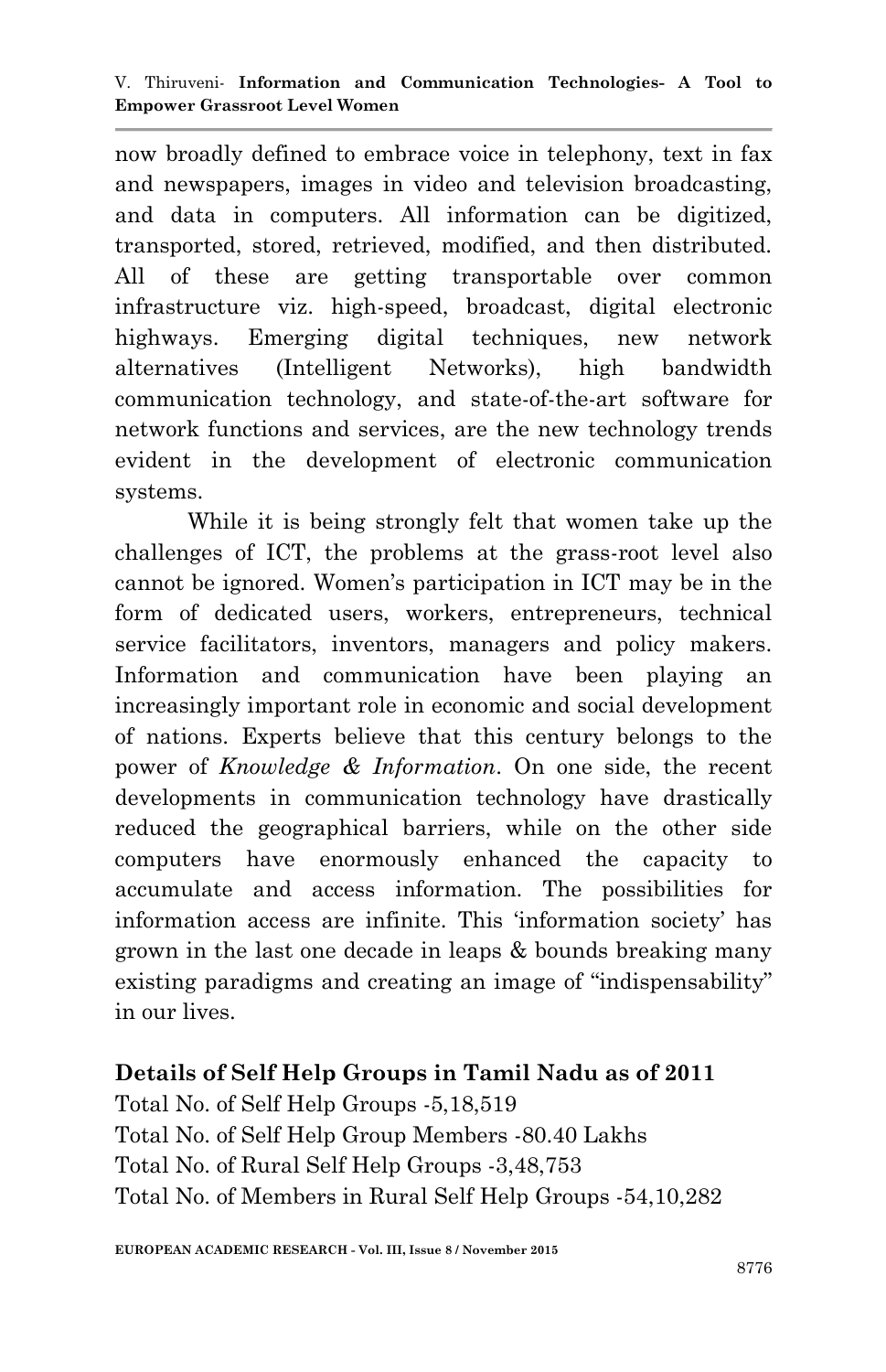Total No. of Urban Self Help Groups -1,69,766 Total No. of Members in Urban Self Help Groups -26,30,312 Total Savings Rs.3085 crores (Source: Tamil Nadu Corporation for Development of Women Ltd.)

#### **Functions of Self Help Groups\***

In order to achieve the main objective, the self help groups undertake various activities. These activities are:

*Savings* howsoever small they may be should be made in order to mobilize financial resource. The idea is to generate the habit of saving from whatever income is earned in the household;

*Loaning and Repayment* in smaller quantities but in time. As a micro-finance institution the SHG should be able to provide credit to the members. It is also expected that the members return the money borrowed in time, in full, and with interest so that other members also benefit;

*Maintaining Books of Account and Records* is the most crucial aspect of management of the SHG as well as of confidence building among the members. The SHG has to ensure that all accounts and the books of account are up to date and maintained to ensure transparency and accuracy. Good accounts reflect the goodwill of the organization and ensure its credibility. Properly kept records are not only of reference value but also useful in future planning and decision-making;

*Member-oriented Action Programmes* are conceived and implemented which are recommended and demanded by the members. Most of these programmes are social and economic and even cultural. Such programmes are also usually the agenda of the development projects which promote SHGs. Programmes can be educational, additional income generation, off-farm activities, labour-intensive activities, watershedrelated and public works construction activities, harnessing water resources for drinking and irrigation, health, education,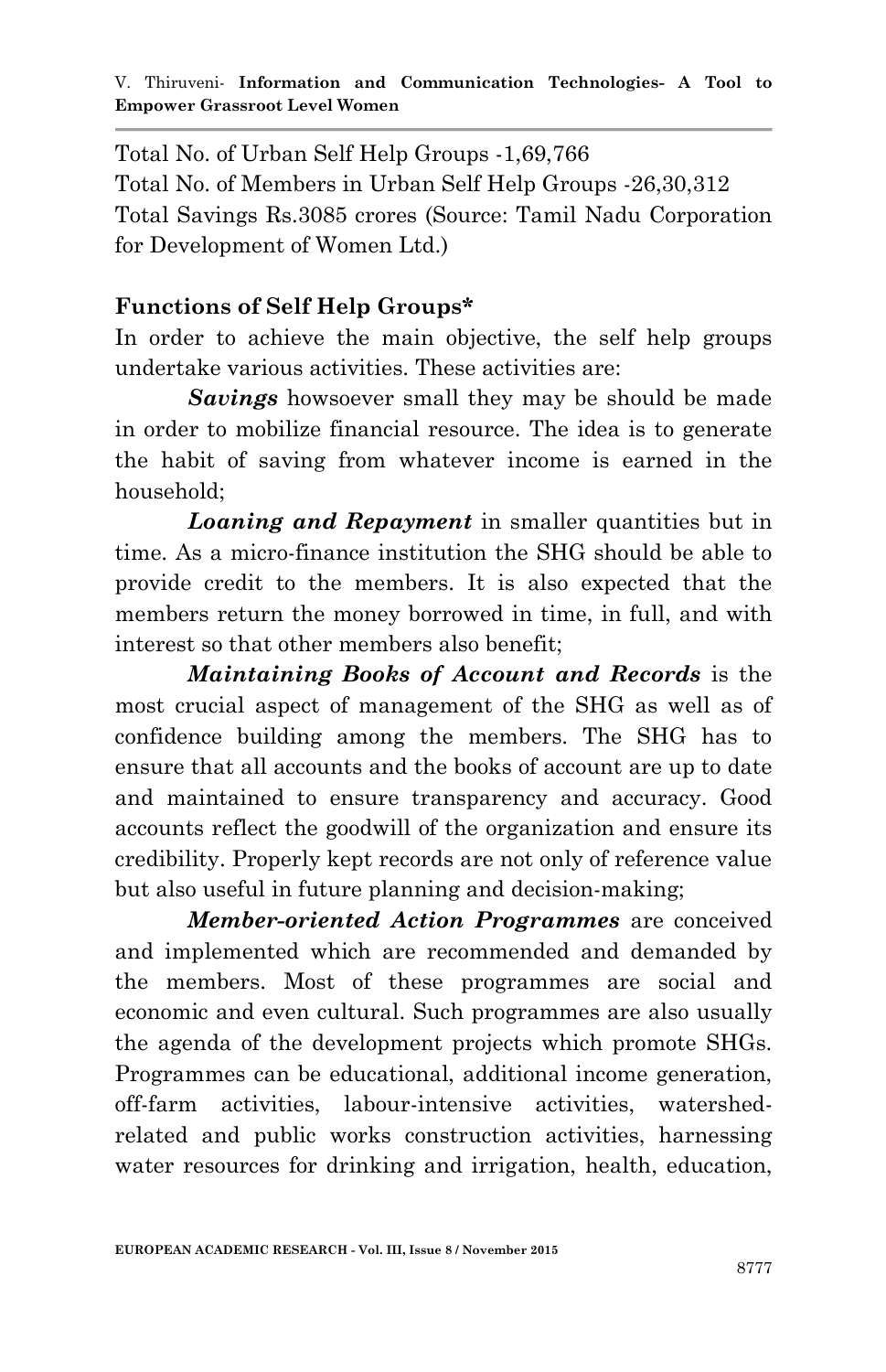vocational training etc. etc. Development programmes can be directed at women, youth or farmers;

*Liaison and Linkages* with financial institutions (FIs)/Government Organisations (GOs) and other agencies. The SHG considers developing relationship with the financial institutions e.g., cooperative bank or the rural branch of a commercial bank, or others, and also relationship with the governmental organizations and other development agencies;

*Training and Capacity Building Activities.* Self Help Groups need constant support, assistance, guidance and advice from the promoters and other development agencies. They need constant monitoring, training and education support in order to help them improve their working capacities and capabilities. The members might need some exposure and interaction. They might also need some equipment and technology support. Self help groups need to continue improve their capacities. (\* source : [www.wikipedia.com\)](http://www.wikipedia.com/).

## **Sources of Information**

#### **I. Print Sources**

- Aaval Vikatan (A Tamil Fortnightly Magazine)
- Theriuma Ungalukku' Saturdays, 11.00 12.00 Podhigai, Chennai. (Television programme).
- Mahalir Sinthanai, (Monthly) published by Pappa Umanath & Mithili Sivaraman, 13, Masuthi street, Chennai-5.
- Mahilir Thittam Group Handbook, published by Tamil Nadu Corporation for Development of Women Ltd, Chennai.
- Mutram (Monthly) Tamil Nadu corporation for Development of women Ltd, Chennai.
- A Handbook for SHGs, published jointly by TNCDW & UNICEF.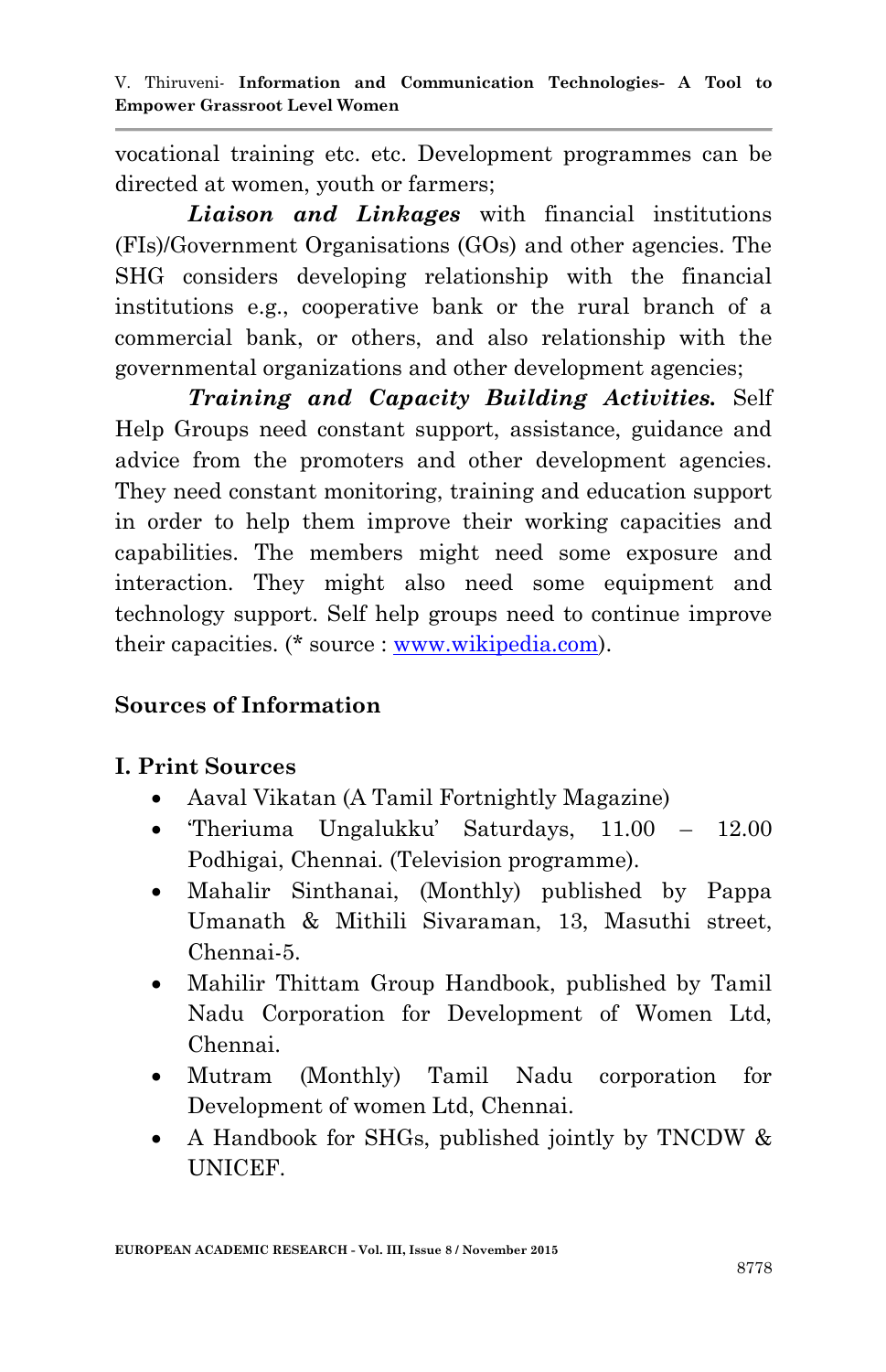- Sowrirajan M, Sarabendra Siddhamaruthuva Sudar, 4th Ed, Tanjore: Saraswathi Mahal Library, 2000.
- Enterpreneur"s Guide, TNCDW, 100 Anna salai, Chennai.

## **II. People Sources**

People sources form an essential source of information to the SHGs. There are many agencies involved in it, which gathers, record and disseminate the information to SHGs.

Prominent among them are:

- 1. Non Governmental Organizations
- 2. Voluntary Organisations.

3. Government special centres like Mahilar Thittam, District Rural Development Agency, Agriculture Information Centre etc.,

- 4. Village Knowledge Centre.
- 5. Rural Public/Mobile Libraries
- 6. Community and charitable centres.

## **Value and Power Of Information**

Buckland (1991) has distinguished information-as-process (the communication act) information-as-knowledge (an increase or reduction in certainty), and information as thing (the objects that may impart information). In this vein, he also distinguishes the actual knowledge in a human mind (what one knows) from the artifacts of the world that represent knowledge. Most generally information is anything that has the potential to change a person"s knowledge.

# **2. REVIEW OF LITERATURE**

In India a majority of the self-help groups consist of poor rural women who become a part of the SHGs to enhance their socioeconomic status by engaging themselves in productive pursuits (Lalita and Nagrajan, 2002; Chandrashekhar and Lokesh,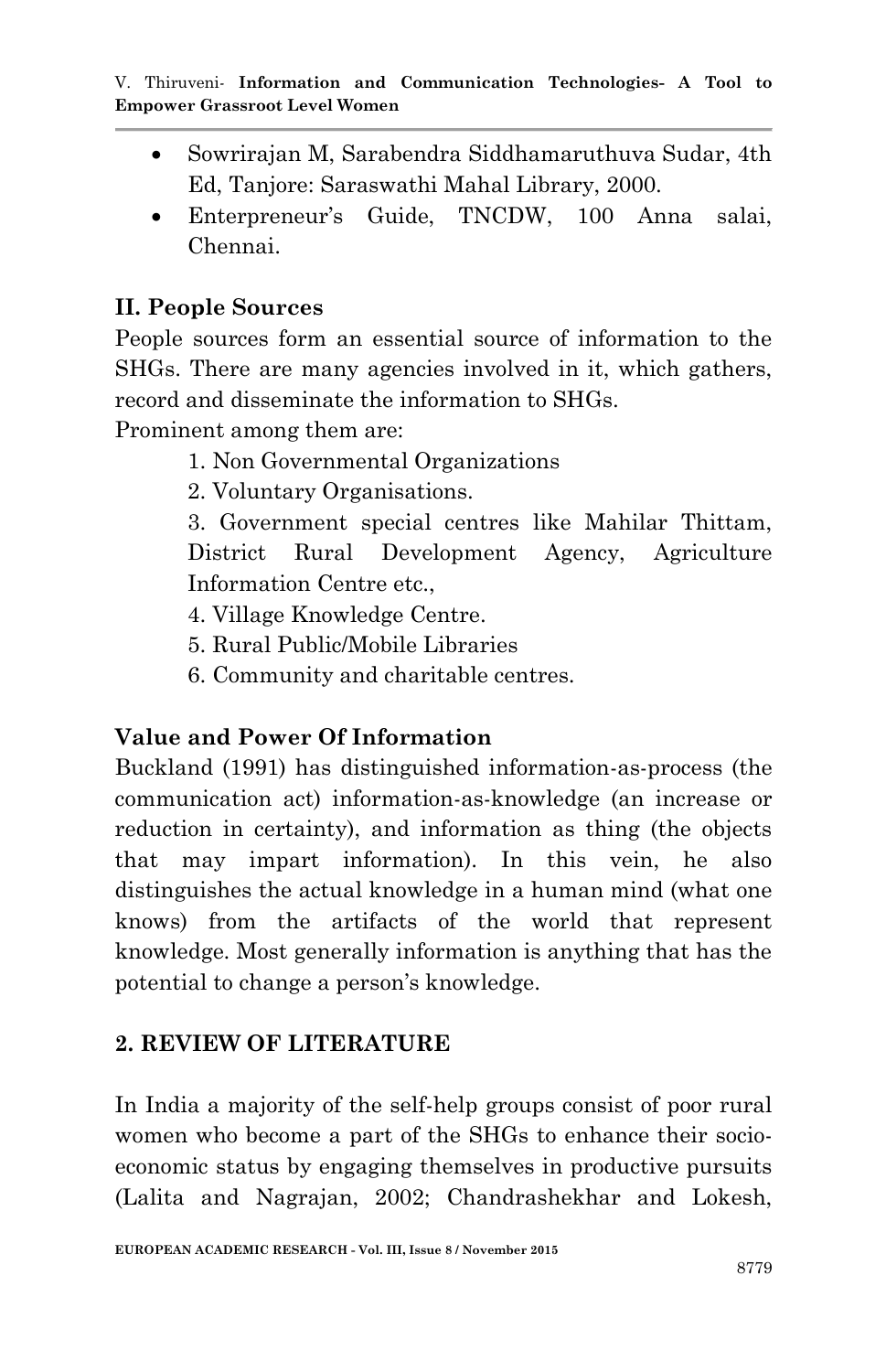2009; Fernandez, 1998). Self-Help Groups (SHGs) refer to a voluntary association of members who belong to the same socioeconomic backgrounds coming together to solve their problems based upon mutual help and collective help (Chakravarty and Jha 2012). The reasons behind the formation of groups to solve common problems are that poor people usually find it extremely difficult to solve their problems alone, but once they form groups they feel empowered to solve their problems in a more effective manner with confidence (Kumar, 2006).

Over the last few decades the mechanism of Microfinance, which essentially refers to the provisioning of financial services to low-income client groups has seen a rapid growth with banks and other institutions joining in to provide financial services to the poor and marginalized sections of the society( Hume, 2000; Cheston and Kuhn, 2002).

# **3. RESEARCH METHODOLOGY**

# **Objectives:**

1. To identify and assess the information needs of SHG members.

2. To find out the socio demographic details of SHG members.

3. To find out the specific areas where they need information.

4. To know the information seeking behaviour and use pattern of SHGs.

# *3. (a). Research design:*

The research design for the study is descriptive. The methodology of the study is based on the primary data as well as secondary data. The study depends mainly on the primary data collected through a well-framed and structured questionnaire to obtain the opinions of the respondents. The study is confined to five districts. Convenient Sampling Method was used in the study to select the sample. The samples were collected from five districts through SHG members. Randomly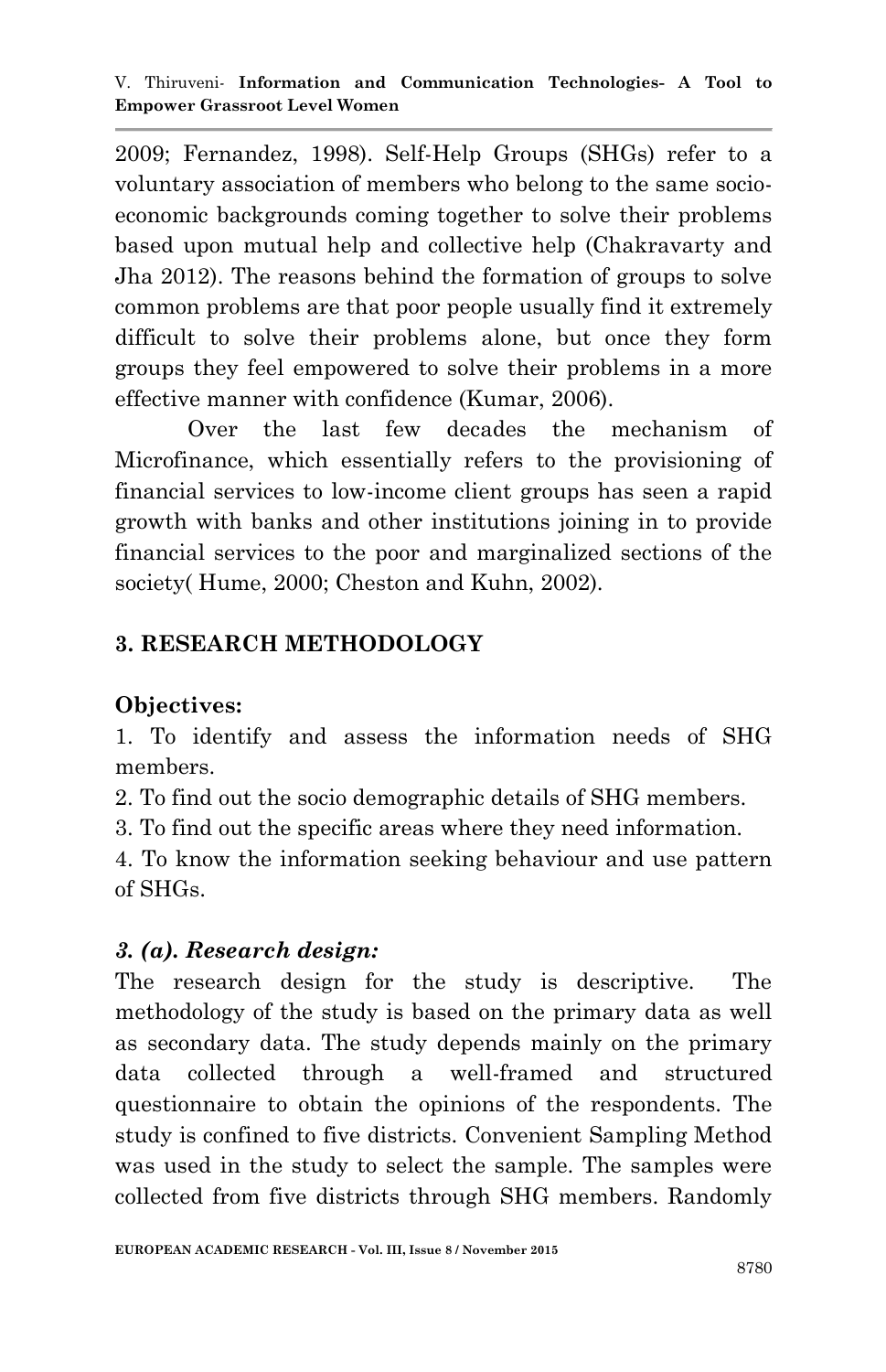10 SHGs were identified and selected from each district. From each district 100 questionnaires were distributed to collect the data and a total of 500 questionnaires have been distributed and out of which 367 were received. After the scrutiny of these questionnaires, 37 questionnaires were rejected and finally, 330 completed questionnaires were used for the present study. The questionnaire consists of two parts. Part I contains questions related to understand the socio economic conditions of the respondents. Part 2 contains questions related to respondents" opinion about various the factors related with information technologies.

## *3. (b). Reliability Analysis:*

Reliability analysis is the measure to test when the scale measures associated variables whether it is stable and consist. Specifically, refers to testing consistence extent of Scale internal various items and whether there is consistency between two metric. This study uses internal consistency of the indicators of scale reliability test. Internal consistency estimates methods are many. Often uses with Cronbach"s coefficient to estimate. Generally, Cronbach's "α" is greater than 0.7 for a high reliability, below 0.35 is low reliability, 0.5 is regarded as the minimum acceptable level of reliability.

#### *3. (c). Data Analysis:*

The common measures such as the total, frequency and percentage are used to analyse the data gathered through the questionnaires. In this study, ANOVA is used to determine whether there is any significant relationship between independent variables and dependent variable. Linear regression was used to study the significant of each variables and hypothesis were tested.

Chi square was used in the study.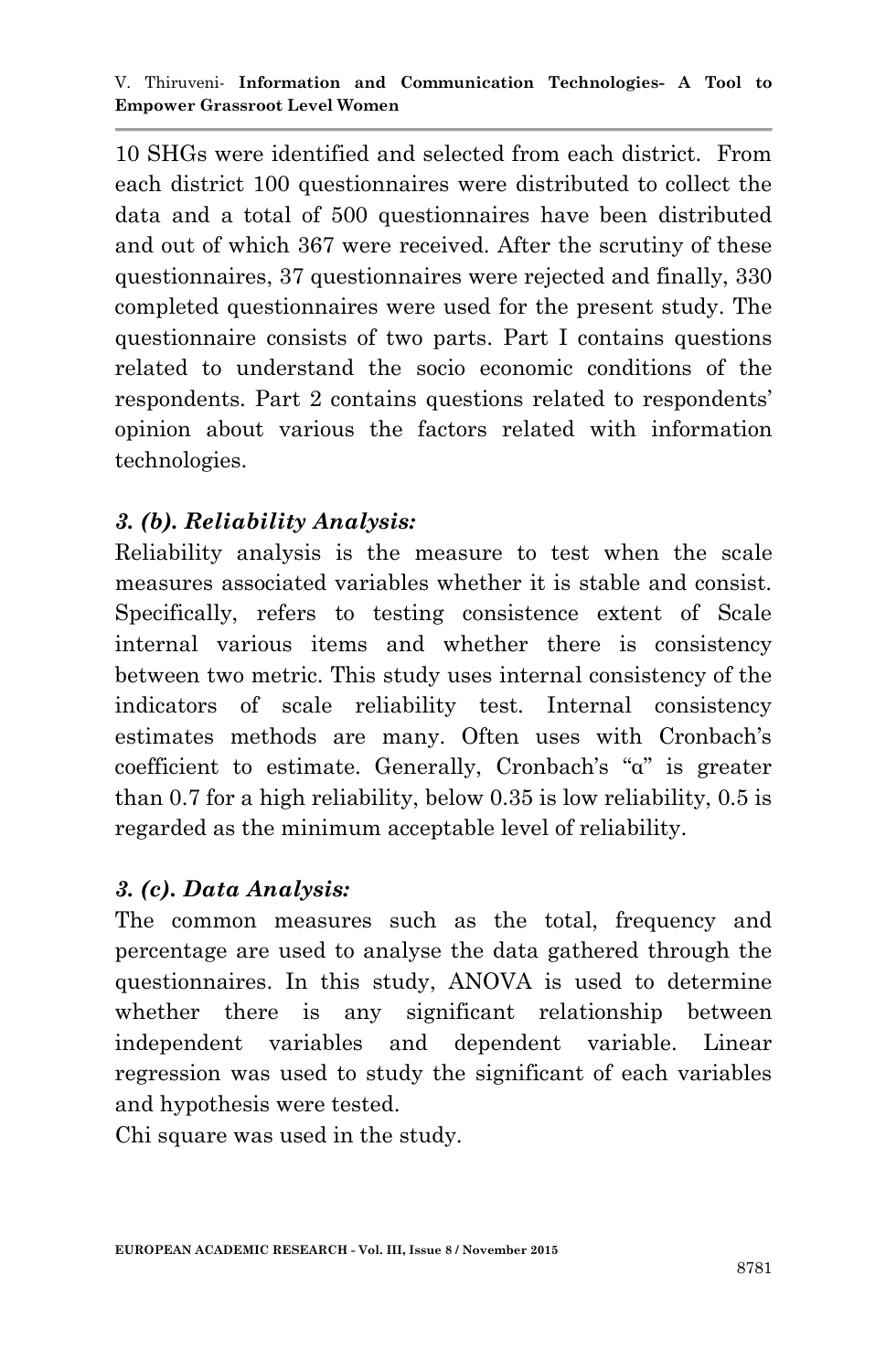## **4. ANALYSIS AND INTERPRETATION**

| S.No           | <b>Attributes</b>      | Factors             | No. of respondents |                |                |                |                |  |
|----------------|------------------------|---------------------|--------------------|----------------|----------------|----------------|----------------|--|
|                |                        |                     | Madurai            | Coimbatore     | Theni          | Karur          | Tirupur        |  |
| $\mathbf{1}$   | Age of The             | Below 20            | 5                  | 8              | 3              | 3              | $\overline{4}$ |  |
|                | Respondents            | 20-30               | 24                 | 23             | 12             | 16             | 16             |  |
|                | (in years)             | 30-40               | 27                 | 17             | 14             | 17             | 13             |  |
|                |                        | $40 - 50$           | 24                 | 21             | 18             | 21             | 12             |  |
|                |                        | 50 and above        | 10                 | 5              | $\overline{7}$ | $\mathbf{a}$   | $\overline{7}$ |  |
| $\overline{2}$ | Marital status         | Married             | 65                 | 57             | 41             | 49             | 22             |  |
|                |                        | Unmarried           | 25                 | 17             | 13             | 11             | 30             |  |
| $\mathbf{a}$   | Education<br>of<br>the | Below 10th          | 60                 | 31             | 28             | 41             | 23             |  |
|                | respondents            | $+2$                | 14                 | 20             | 17             | 10             | 14             |  |
|                |                        | <b>UG</b>           | 11                 | 17             | 7              | 5              | 9              |  |
|                |                        | PG                  | $\mathbf{1}$       | $\overline{2}$ | $\Omega$       | $\mathbf{1}$   | $\mathbf{1}$   |  |
|                |                        | Diploma/Certificate | 3                  | $\overline{2}$ | $\mathbf{1}$   | $\mathbf{1}$   | 3              |  |
|                |                        | Others              | $\mathbf{1}$       | $\overline{2}$ | $\mathbf{1}$   | $\overline{2}$ | $\overline{2}$ |  |
| $\overline{4}$ | Monthly                | <b>Below 5000</b>   | 19                 | 12             | 9              | 11             | 7              |  |
|                | Income                 | 5001-10000          | 24                 | 17             | 18             | 21             | 16             |  |
|                | (in Rs)                | 10001-15000         | 27                 | 24             | 13             | 11             | 6              |  |
|                |                        | 15001-20000         | 8                  | 15             | 9              | 11             | 6              |  |
|                |                        | 20000 and above     | 12                 | 6              | $\overline{7}$ | 6              | 12             |  |
| $\overline{5}$ | Family                 | <b>Below 10000</b>  | 11                 | 6              | 8              | 13             | $\mathbf{2}$   |  |
|                | Monthly                | 10000-15000         | 19                 | 16             | 15             | 12             | 5              |  |
|                | Income                 | 15000-20000         | 25                 | 32             | 12             | 18             | 13             |  |
|                | (in Rs)                | 20000-25000         | 21                 | 9              | 10             | 6              | 19             |  |
|                |                        | 25000 and above     | 14                 | 11             | 9              | 11             | 13             |  |

#### **Table 4.1 shows the socio economic profiles of the respondents**

Source: Primary data

The table 4.1 shows the socio economic profiles of the SHG women respondents in five districts.

**Table 4.2 – Information and Communication technologies awareness**

| S.No | Factors                        | No. of respondents |            |       |       |         |  |  |
|------|--------------------------------|--------------------|------------|-------|-------|---------|--|--|
|      |                                | Madurai            | Coimbatore | Theni | Karur | Tirupur |  |  |
|      | Mobile phone                   | 90                 | 74         | 54    | 60    | 52      |  |  |
| 2    | Dot/STD/ISD                    | 90                 | 74         | 54    | 60    | 52      |  |  |
|      | TV                             | 90                 | 74         | 54    | 60    | 52      |  |  |
|      | Radio                          | 90                 | 74         | 54    | 60    | 52      |  |  |
|      | Newspapers/ magazines/ posters | 56                 | 69         | 50    | 57    | 52      |  |  |

The above table shows that the SHG women respondents awareness about Information and Communication technologies in the five districts. Majority of the respondents in all the

Source: Primary data Note – Multiple response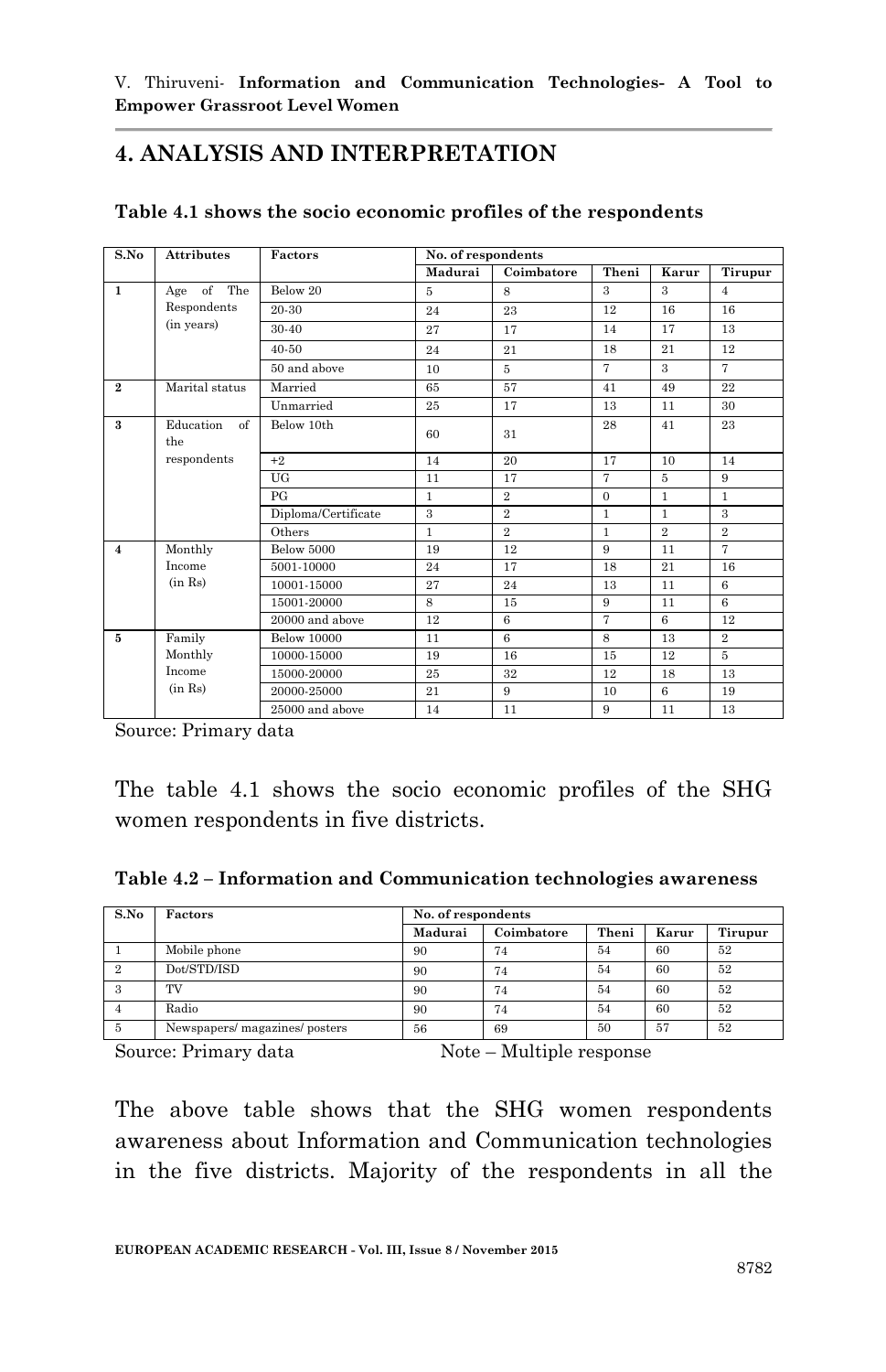districts are aware about the Information and Communication technologies.

| S.No | Factors                      | No. of respondents |            |       |       |         |  |  |
|------|------------------------------|--------------------|------------|-------|-------|---------|--|--|
|      |                              | Madurai            | Coimbatore | Theni | Karur | Tirupur |  |  |
|      | Mobile phone                 | 67                 | 52         | 40    | 45    | 49      |  |  |
| 2    | Dot/STD/ISD                  | 33                 | 45         | 16    | 24    | 30      |  |  |
| 3    | TV                           | 73                 | 66         | 51    | 56    | 43      |  |  |
|      | Radio                        | 12                 | 16         | 6     | 11    | 17      |  |  |
| 5    | Newspapers/magazines/posters | 13                 | 15         | 11    | 57    | 52      |  |  |

**Table 4.3 –Use of Information and Communication technology**

Source: Primary data Note – Multiple response

The above table shows that the SHG women respondents using of various Information and Communication technology tools used in the five districts. Majority of the respondents in all the districts are different tools to gain information and knowledge. TV is the major source of giving information followed by Newspapers/ magazines/ posters.

**Table 4.4 –Method of using IT services (please rank)**

| S.No           | Methods              | No. of respondents |                |              |              |                |  |
|----------------|----------------------|--------------------|----------------|--------------|--------------|----------------|--|
|                |                      | Madurai            | Coimbatore     | Theni        | Karur        | Tirupur        |  |
|                | for retail purpose   | 4                  | 4              | 3            |              | 3              |  |
| $\overline{2}$ | for contact customer | 3                  | 5              | 1            | $\mathbf{2}$ | 4              |  |
| 3              | for marketing        | 7                  |                | $\mathbf{2}$ | 6            | $\overline{2}$ |  |
| $\overline{4}$ | using face book      | 6                  | 9              | 4            | 5            |                |  |
| 5              | using twitter        | 10                 | 8              | 10           | 10           | 8              |  |
| 6              | using whatsup        | 5                  | 3              | 7            | 4            | 7              |  |
| 7              | for ordering         | $\overline{2}$     | 6              | 6            | 7            | 6              |  |
| 8              | for communicating    |                    | $\overline{2}$ | 5            | 3            | 5              |  |
| 9              | for education        | 8                  | 10             | 8            | 8            | 9              |  |
| 10             | for health           | 9                  | 7              | 9            | 9            | 10             |  |

Source: Primary data Note – respondents rank the items

The above table shows that IT was used by SHG members in different districts by different purposes**.** In Madurai district for communicating (r-1), for ordering (r-2) and for contact customer (r-3), the IT services were used. In Coimbatore district for marketing  $(r-1)$ , for communicating $(r-2)$  and for whatsup $(r-3)$ the IT services were used. In Theni district, for contact customer  $(r-1)$ , for marketing  $(r-2)$  and for retail purpose  $(r-3)$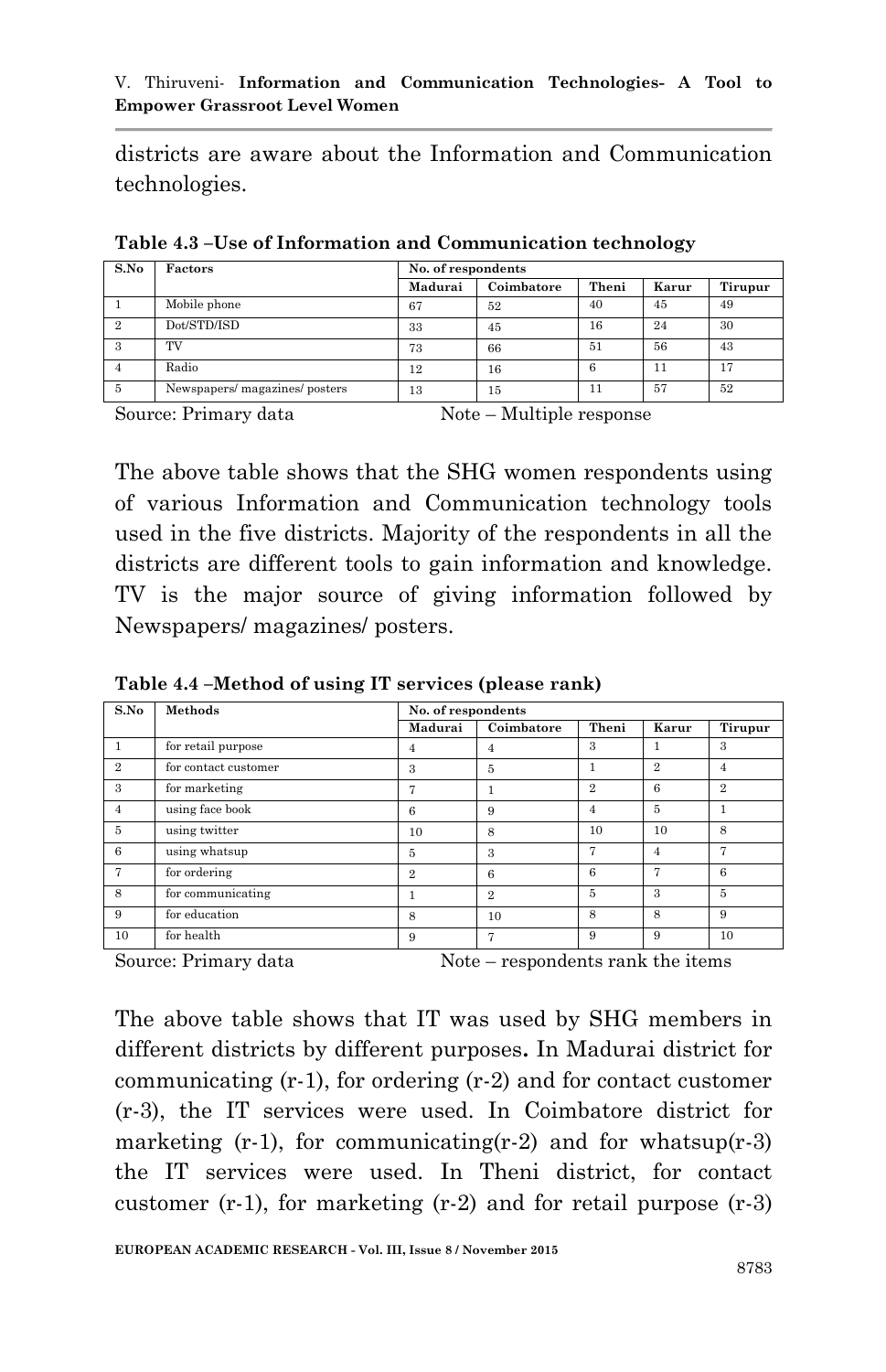the IT services were used. In Karur District, for retail purpose(r-1), for contact customer (r-2) and for communicating(r-3) the IT services were used. In Tirupur district, using face book( r-1), for marketing (r-2) and for retail purpose the IT services were used.

| S.No | Consequences                    | <b>Mean Score</b> | Rank |
|------|---------------------------------|-------------------|------|
|      | Unable to make a right decision | 6.7               |      |
|      | No business development         | 6.1               |      |
|      | No profit                       | 5.4               |      |
|      | No economic improvement         | 4.9               |      |
|      | Others                          | 4.7               |      |

**Table 4.5 –Opinion about decision making**

The above table shows that majority of the SHG members revealed that they can't make a right decision at right time (rank -1) Due to the poor decision making skills their business has not developed (rank-2). Poor decision making makes no profit (rank -3).

#### **Table 4.6 –Opinion about Role of Information Technology for Women Empowerment**

*Null Hypothesis:* There is no significant difference between mean ranks towards Role of Information Technology for Women Empowerment in different districts.

| S.No           | <b>Impact of IT for Women Empowerment</b> | Mean | Chi-square | P value     |
|----------------|-------------------------------------------|------|------------|-------------|
|                |                                           | Rank | value      |             |
|                | <b>Information Sharing</b>                | 6.98 |            |             |
| $\overline{2}$ | For Entrepreneurial Purpose               | 6.85 |            |             |
| 3              | For political Information Purpose         | 6.57 |            |             |
| $\overline{4}$ | For societal Purpose                      | 6.26 |            | $< 0.001**$ |
| 5              | Awareness about Government schemes        | 6.72 |            |             |
| 6              | For smooth and effective administration   | 6.00 | 153.228    |             |
| 7              | For Economic purpose                      | 6.31 |            |             |
| 8              | Data storage                              | 6.07 |            |             |
| 9              | For Knowledge update                      | 5.82 |            |             |
| 10             | For Communication                         | 7.11 |            |             |
| 11             | For Record Keeping and maintenance        | 6.51 |            |             |

Note: \*\* Denotes significant at 1% level

Since P value is less than 0.01, the null hypothesis is rejected at **1% level** of significance.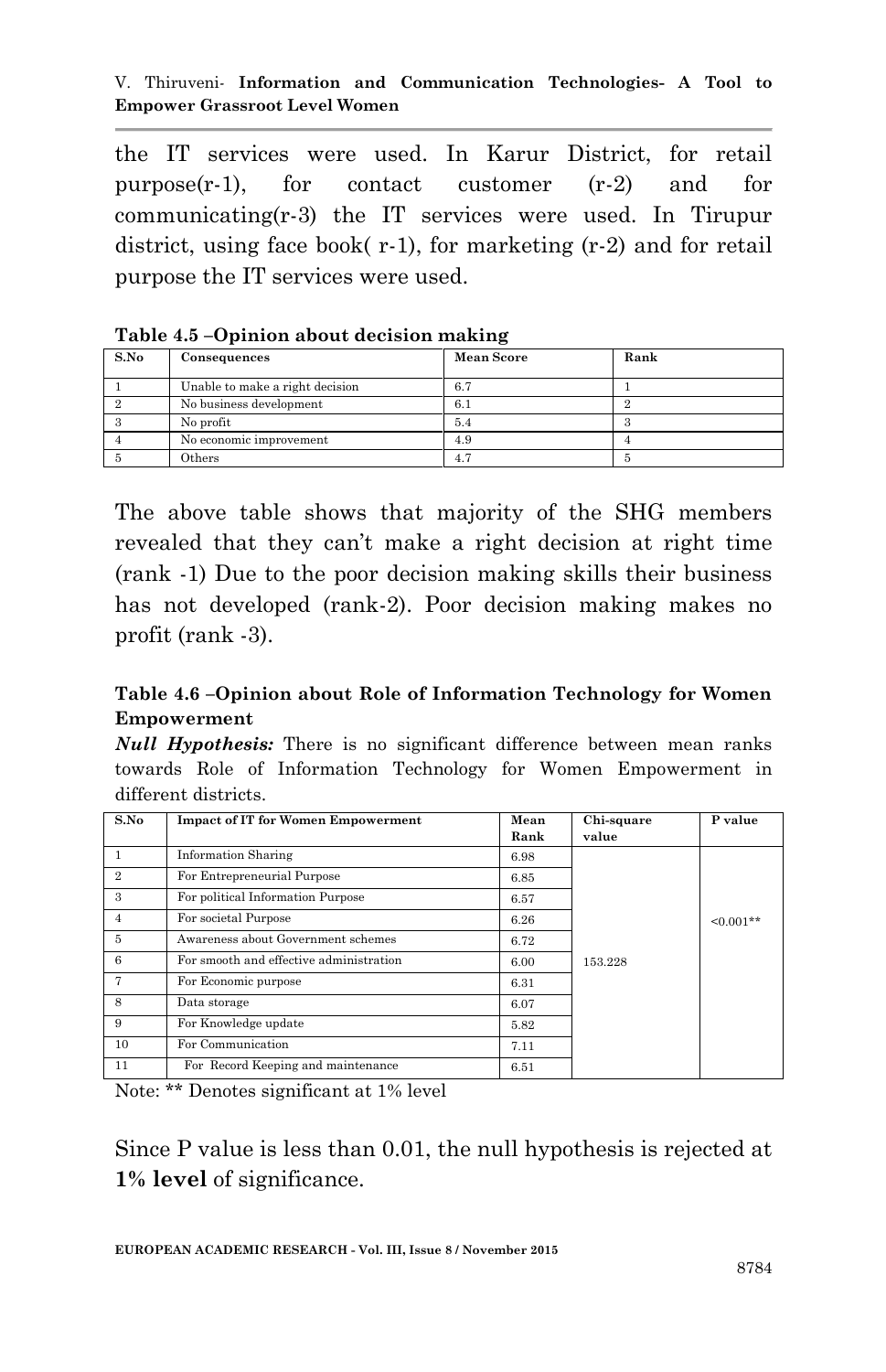Friedman test for significant difference between mean ranks of Role of Information Technology for Women Empowerment in the selected 5 districts implies that the Communication ranks 7.11 and Information Sharing 6.98. For Entrepreneurial Purpose ranks 6.85 and Awareness about Government schemes ranks 6.72. For political Information Purpose ranks 6.57 and For Record Keeping and maintenance and For Record Keeping and maintenance ranks 6.51. For Economic purpose ranks 6.31 and for societal Purpose ranks 6.26. Hence concluded that there is significant difference between mean ranks towards Role of Information Technology for Women Empowerment between different districts.

| S.No | Consequences        | <b>Mean Score</b> | Rank |
|------|---------------------|-------------------|------|
|      | Demonstration       | 6.2               |      |
|      | Hands-on experience | 5.6               |      |
|      | Group discussion    | 5.1               | .,   |
|      | Workshops           | 4.9               |      |

**Table 4.7 –Opinion about developing skills**

The above table shows that majority of the SHG members revealed that demonstration makes them to develop their skills. (rank -1) Hands on experience make them strong in their decision making skills (rank-2). SHG respondents felt that Group discussion helps them to develop their skill (rank -3).

*Null Hypothesis:* There is no relationship between the factors of technology acceptance with respect to women empowerment in five districts.

## **Multiple regression analysis of technology acceptance with respect to women empowerment in five districts**

Regression is the determination of statistical relationship between two or more variables. In simple regression two variables are used. One variable (independent) is the cause of the behaviour of another one (dependent). When there are more than two independent variables the analysis concerning relationship is known as multiple correlations and the equation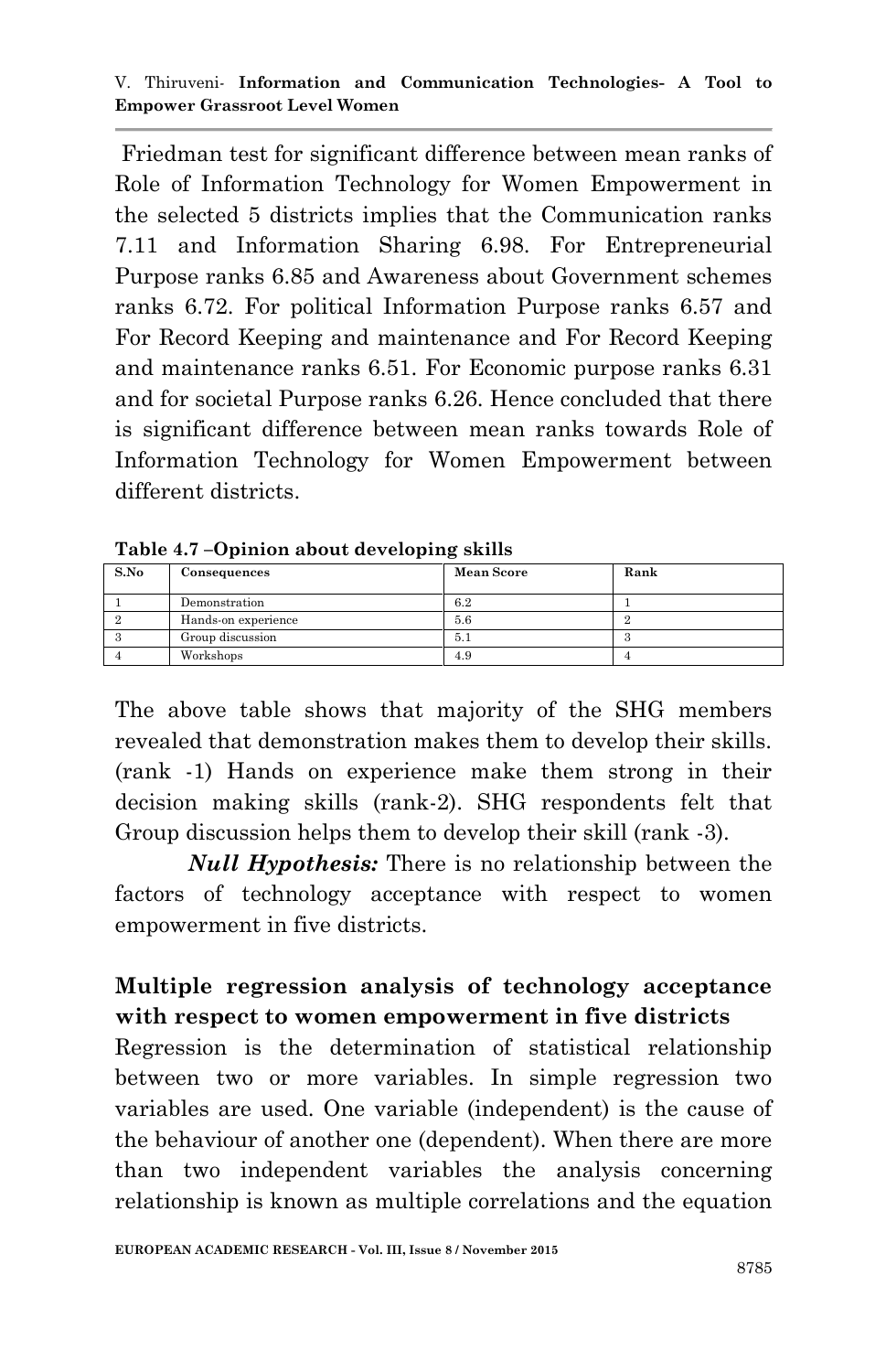describing such relationship is called as the multiple regression equation.

Regression analysis is concerned with the derivation of an appropriate mathematical expression is derived for finding values of a dependent variable on the basis of independent variable. It is thus designed to examine the relationship of a variable Y to a set of other variables  $X_1, X_2, X_3, \ldots, X_n$ , the most commonly used linear equation in  $Y=b_1 X_1 + b_2 X_2 + \ldots$ +  $b_n X_n + b_0$ 

Here Y is the dependent variable, which is to be found.  $X_1$ ,  $X_2$ ,  $\ldots$  and  $X_n$  are the known variables with which predictions are to be made and  $b_1, b_2, \ldots, b_n$  are coefficient of the variables.

In this study, the dependent variable women empowerment, Independent variables are User expectation (5), Ease of use (6), Perceived usefulness(4), User attitude (5), User experience (4).

| Multiple R value | : 0.903        |
|------------------|----------------|
| R Square value   | : 0.816        |
| F value          | : 516.034      |
| P value          | $\leq 0.001**$ |

| <b>Variables</b> | Unstandardized | SE    | Standardized | $\ddot{t}$ | P value     |
|------------------|----------------|-------|--------------|------------|-------------|
|                  | co-efficient   | of B  | co-efficient | value      |             |
| Constant         | 4.834          | 1.042 |              | 3.807      | $< 0.001**$ |
| $X_1$            | 0.212          | 0.030 | 0.216        | 7.699      | $< 0.001**$ |
| $X_2$            | 0.137          | 0.034 | 0.121        | 3.473      | $< 0.001**$ |
| $X_3$            | 0.084          | 0.037 | 0.062        | 2.984      | $0.013*$    |
| $X_4$            | 0.456          | 0.035 | 0.404        | 12.786     | $< 0.001**$ |
| $X_5$            | 0.132          | 0.033 | 0.167        | 5.940      | $< 0.001**$ |

**Table 4.8 Variables in the Multiple Regression Analysis**

Note: \*\* Denotes significant at 1% level \* denotes significant at 5% level

The multiple correlation coefficients is 0.903 measures the degree of relationship between the actual values and the predicted values of the women empowerment. Because the predicted values are obtained as a linear combination of technology acceptance variables. The coefficient value of 0.903 indicates that the relationship between women empowerment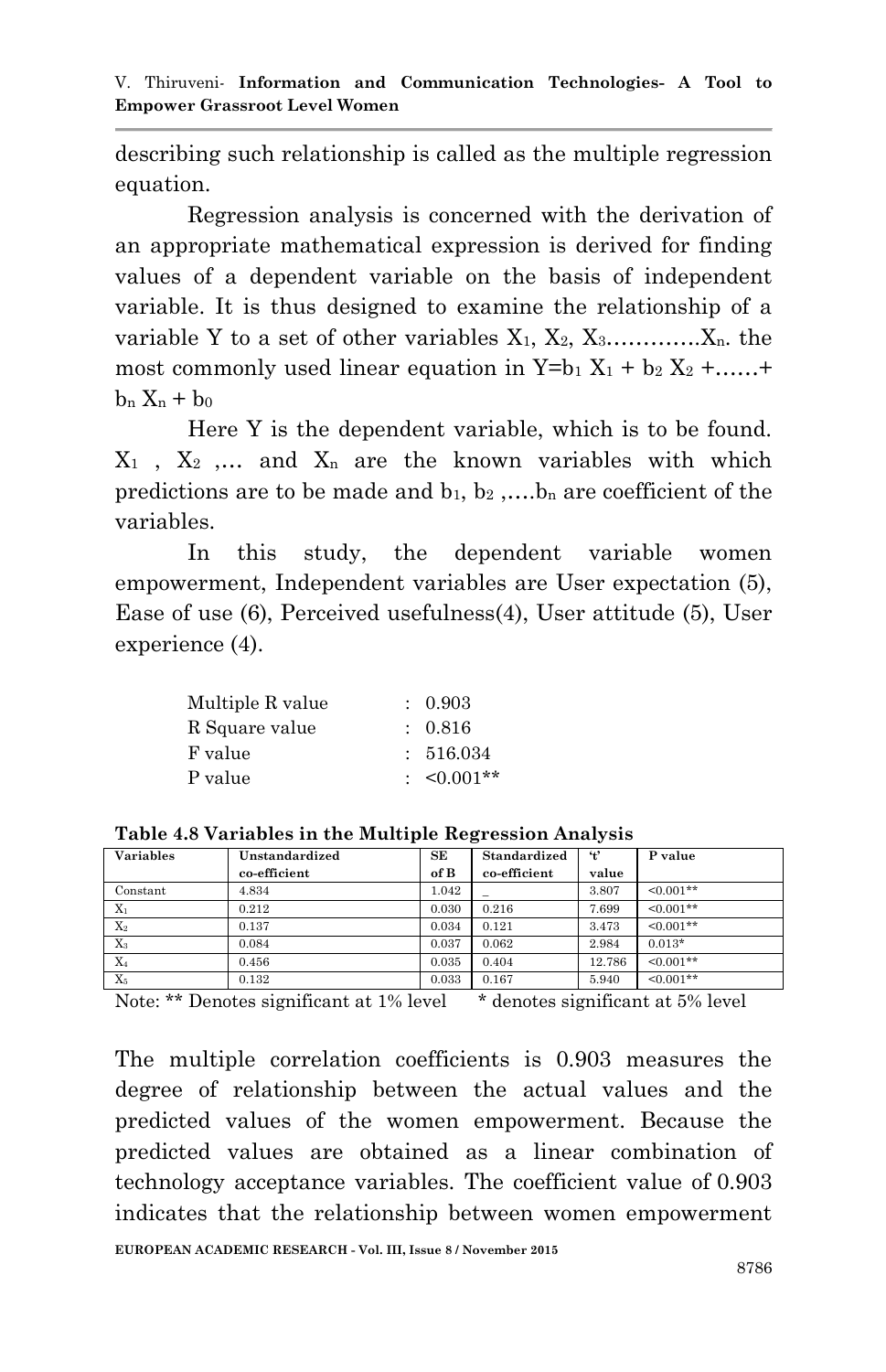and technology acceptance variables is quite strong and positive.

The Coefficient of Determination R-square measures the goodness-of-fit of the estimated Sample Regression Plane (SRP) in terms of the proportion of the variation in the dependent variables explained by the fitted sample regression equation. Thus, the value of R square is 0.816 simply means that about 82 % of the variation in the technology acceptance is explained by the estimated SRP that uses women empowerment is significant at 1 % level.

The multiple regression equation is

 $Y = 4.834 + 0.212X_1 + 0.137X_2 + 0.084X_3 + 0.456X_4 + 0.132X_5$ 

Here the coefficient of  $X_1$  is 0.212 represents the partial effect of user expectation on women empowerment holding the other variables as constant. The estimated positive sign implies that such effect is positive that women empowerment would increase by 0.212 for every unit increase in user expectation and this coefficient value is not significant at 1% level. The coefficient of  $X_2$  is 0.137 represents the partial effect of ease of use on women empowerment holding the other variables as constant. The estimated positive sign implies that such effect is positive that women empowerment would increase by 0.137 for every unit increase in ease of use and this coefficient value is not significant at 1% level. The coefficient of  $X_4$  is 0.456 represents the partial effect of user attitude on women empowerment holding the other variables as constant. The estimated positive sign implies that such effect is positive that women empowerment would increase by 0.456 for every unit increase in user attitude and this coefficient value is not significant at 1% level. The coefficient of  $X_5$  is 0.132 represents the partial effect of user experience on women empowerment holding the other variables as constant. The estimated positive sign implies that such effect is positive that women empowerment would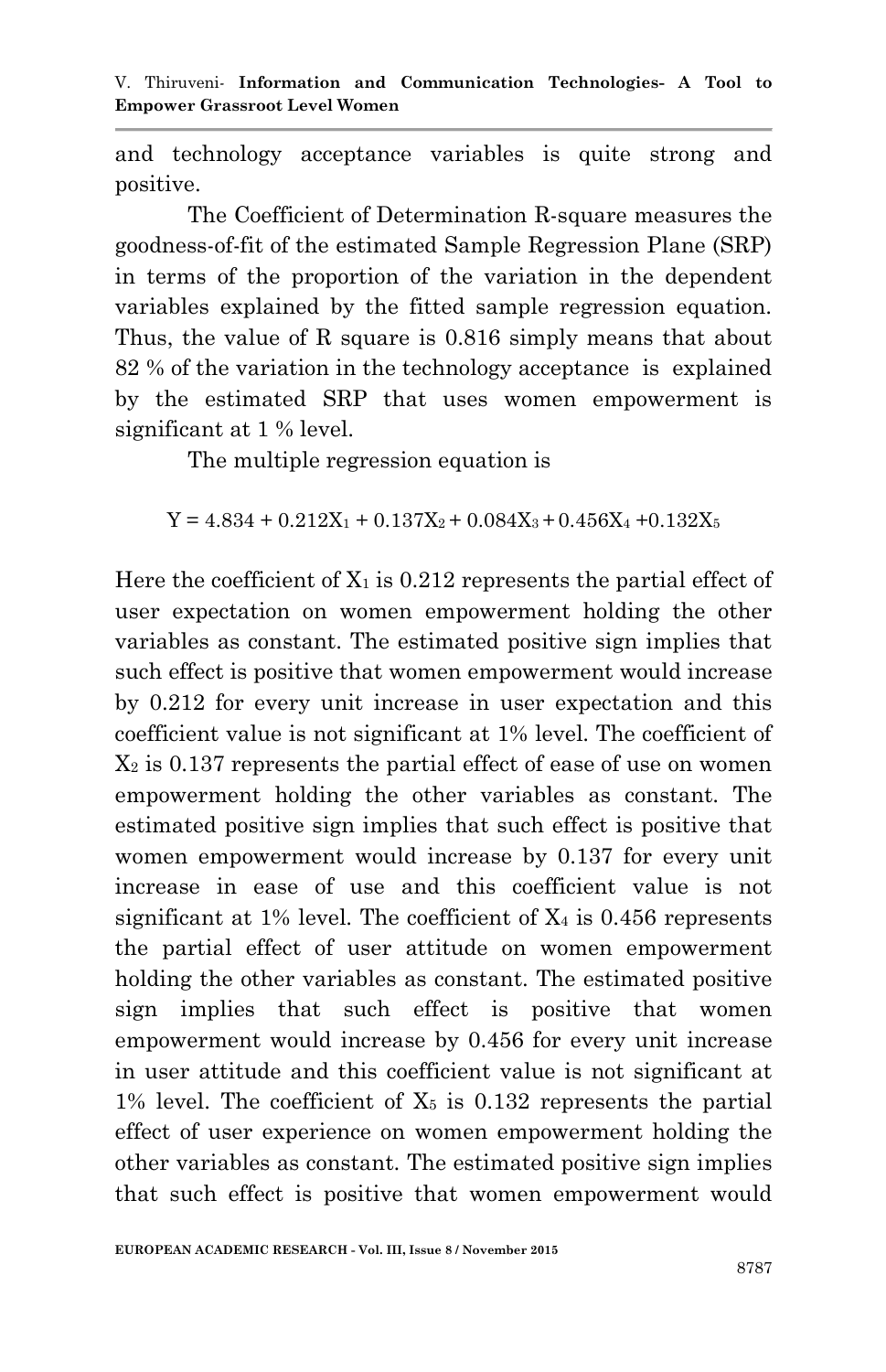increase by 0.132 for every unit increase in user experience and this coefficient value is not significant at 1% level.

The coefficient of  $X_3$  is 0.084 represents the partial effect of perceived usefulness on women empowerment holding the other variables as constant. The estimated positive sign implies that such effect is positive that women empowerment would increase by 0.084for every unit increase in perceived usefulness and this coefficient value is not significant at 5% level. Based on standardized coefficient user attitude 0.456 is the most important factor to extract the women empowerment.

**Table 4.9- Association between Profile of Customers and their view on Nature of Information**

| S.  |                          | <b>F-Statistics</b> |          |                |                                    |                      |  |  |
|-----|--------------------------|---------------------|----------|----------------|------------------------------------|----------------------|--|--|
| No. | <b>Profile Variables</b> | Training            | NGO      | <b>Schemes</b> | <b>Materials</b><br>and<br>methods | Skill<br>development |  |  |
| 1.  | Age of The Respondents   | $3.715*$            | 2.960*   | 3.668*         | 1.384                              | $3.084*$             |  |  |
|     | (in years)               |                     |          |                |                                    |                      |  |  |
| 2.  | Marital status           | $3.046*$            | $3.995*$ | $3.508*$       | $3.961*$                           | $3.465*$             |  |  |
| 3.  | Education of the         | 3.884*              | 1.661    | $3.541*$       | 2.223                              | 2.696*               |  |  |
|     | respondents              |                     |          |                |                                    |                      |  |  |
| 4.  | Monthly Income (in Rs)   | $2.662*$            | $3.965*$ | $3.884*$       | $3.998*$                           | $2.731*$             |  |  |
| 5.  | Family Monthly Income    | 1.546               | $2.532*$ | $2.956*$       | $3.782*$                           | 1.691                |  |  |
|     | (in Rs)                  |                     |          |                |                                    |                      |  |  |

The significantly associating profile variables with the level of perception on Training are level of Age, Marital status, Education of the respondents and Monthly Income since their respective 'F' values are significant at five per cent level.

Regarding the view on NGO, the significantly associating profile variables are age, marital status, Monthly Income and Family Monthly Income.

The significantly associating profile variables regarding their view on the Schemes are Age of The Respondents, Marital status, Education of the, respondents, Monthly Income and Family Monthly Income.

The significantly associating profile variables regarding their view on the Materials and methods are Marital status, Monthly Income and Family Monthly Income where as The significantly associating profile variables regarding their view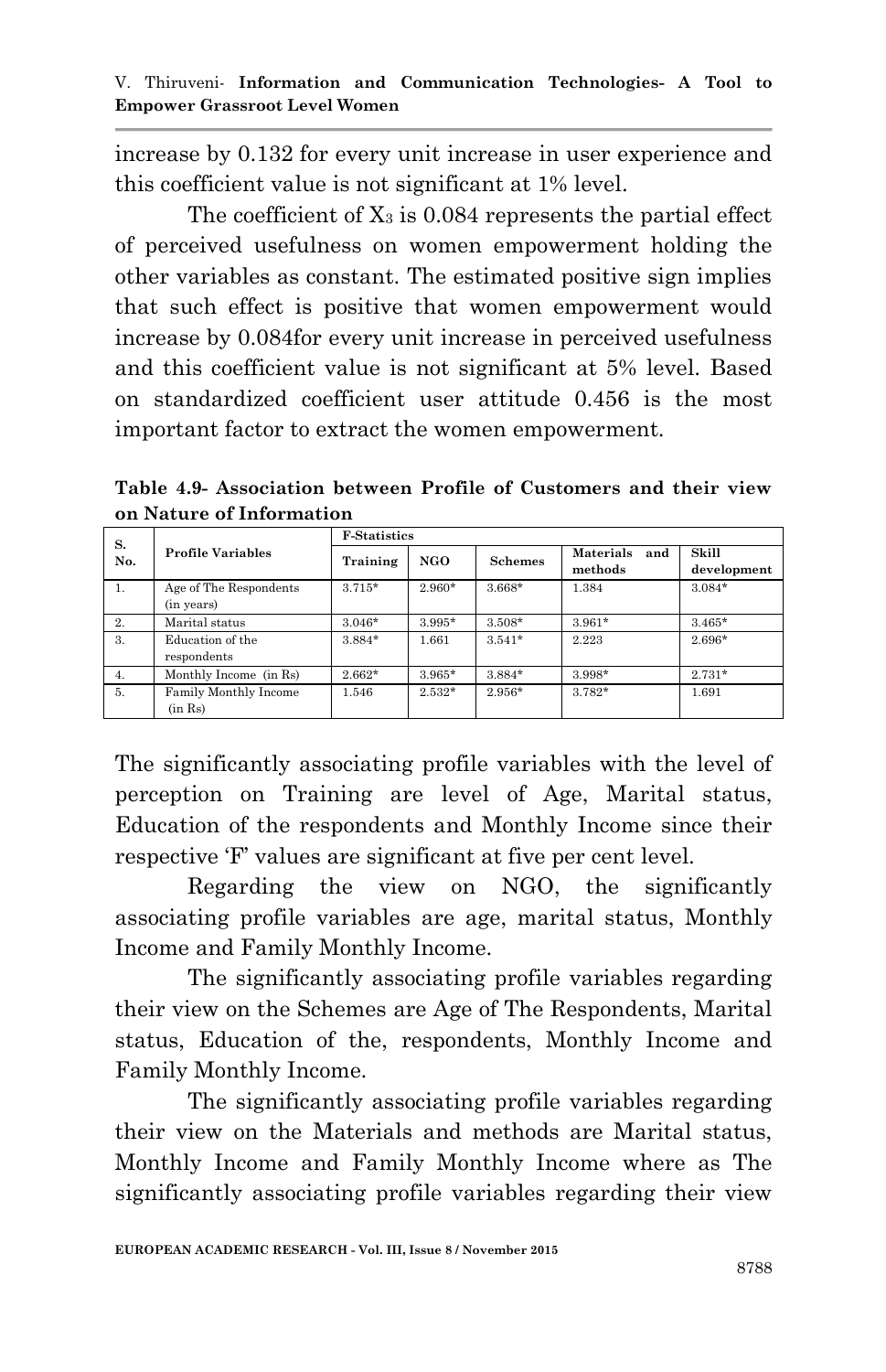on the Skill development are level of Age, Marital status, Education of the respondents and Monthly Income since their respective 'F' values are significant at five per cent level.

#### **CONCLUSION**

There is a new awareness, even among illiterate SHG women to improve their traditional business and lifestyle in the modern way. This indicates the popularity SHGs have among the different strata of the society. Based on the findings the present study has made an attempt to propose an information center for the women SHG members.

#### **REFERENCES**

- 1. Joel S.G.R. Bhose, NGOs and Rural Development: Theory and Practice, New Delhi: Concept publishing company, 2003. pp 103-119.
- 2. Rohini Nayyar and Alakh N. Sharma, Rural Transformation in India: The role of Non-farm Sector, New Delhi: Institute for Human Development 2005. pp 447-461.
- 3. Selvam, P. Empowerment and Social Development: Issues in Community participation, New Delhi: Kanishka Publishers, 2005. pp 107-147.
- 4. Padmanaban, D. Problems of Rural Women in south India: Perspectives and Initiatives: Coimbatore, Dr. G.R. Damodaran College of Science, 2004. pp 76-85.
- 5. Goyal, V.P. Schemes for NGO"s in Development, Jaipur: Mangal Deep Publications, 2005. pp 430-431.
- 6. Rajan Saxena, Marketing Management, New Delhi: Tata-McGrawHill, 2006. pp 638-639.
- 7. Lalitha and Nagarajan, Self Help Groups in Rural Development. New Delhi: Dominant publishers, 2006.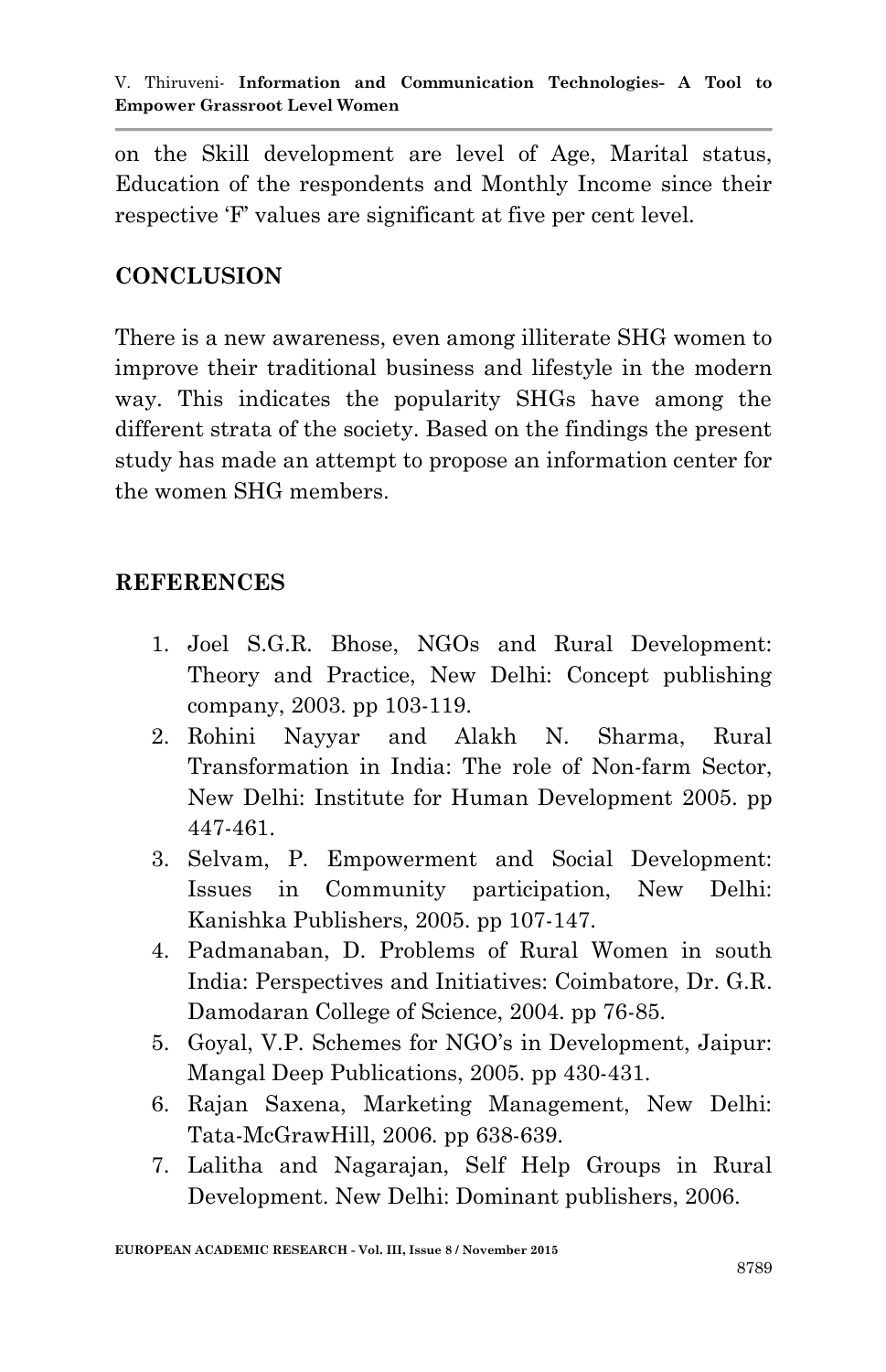- 8. Gupta M.L, Namita Gupta, "Economic Empowerment of Women through SHGs, Kurukshetra, Vol 54, No.4, (February 2006): 23-26.
- 9. Dwarakananth H. D, "Rural Credit and Women Self Help Groups', Kurukshetra, Vol. 51, No.1, (November) 2002): 9-15.
- 10. Prasant Sarangi, "Self Help Groups: An experiment in Orissa" Kurekshetra, Vol.51.No.4 (February 2003): 30- 32.
- 11. Om Raj Singh, "Role of NGOs in fostering self help groups: A case study of Myrada",Kurekshetra,Vol.51.No.4 (February 2003): 33- 35
- 12. Reddy, C. S and S. Manak (October 2005) , "*Self-Help Groups: A Keystone of Microfinance in India",* Women Empowerment and Social Security.
- 13. Loyola Extension Services,.( December 2004),"*A Comparative study of Self Help Group(SHGs) Organised and promoted by Non Government Organisation (NGOs) in Kerala, towards Empowerment of poor women",*  Loyola College of Social Science, Srukariyam, Thiruvananthapuram, Karala, India.
- 14. Dr Chandra, Rakesh (2006), "*Women empowerment in India- Milestone and Challenges*," Institute of Womens Studies University of Lucknow, Lucknow.
- 15. The *Women Empowerment approach: A Methodological Guide*", (June 2007) Commission on Women and Development.
- 16. Malhotra Anju "Measuring Women"s Empowerment as a Variable in International Development", June 28,2002 International Center for Research on Women.
- 17. "A Report on Success and Failure of SHGs in India-Impediment and Paradigm of Success", 2008. Planning Commission Government of India.